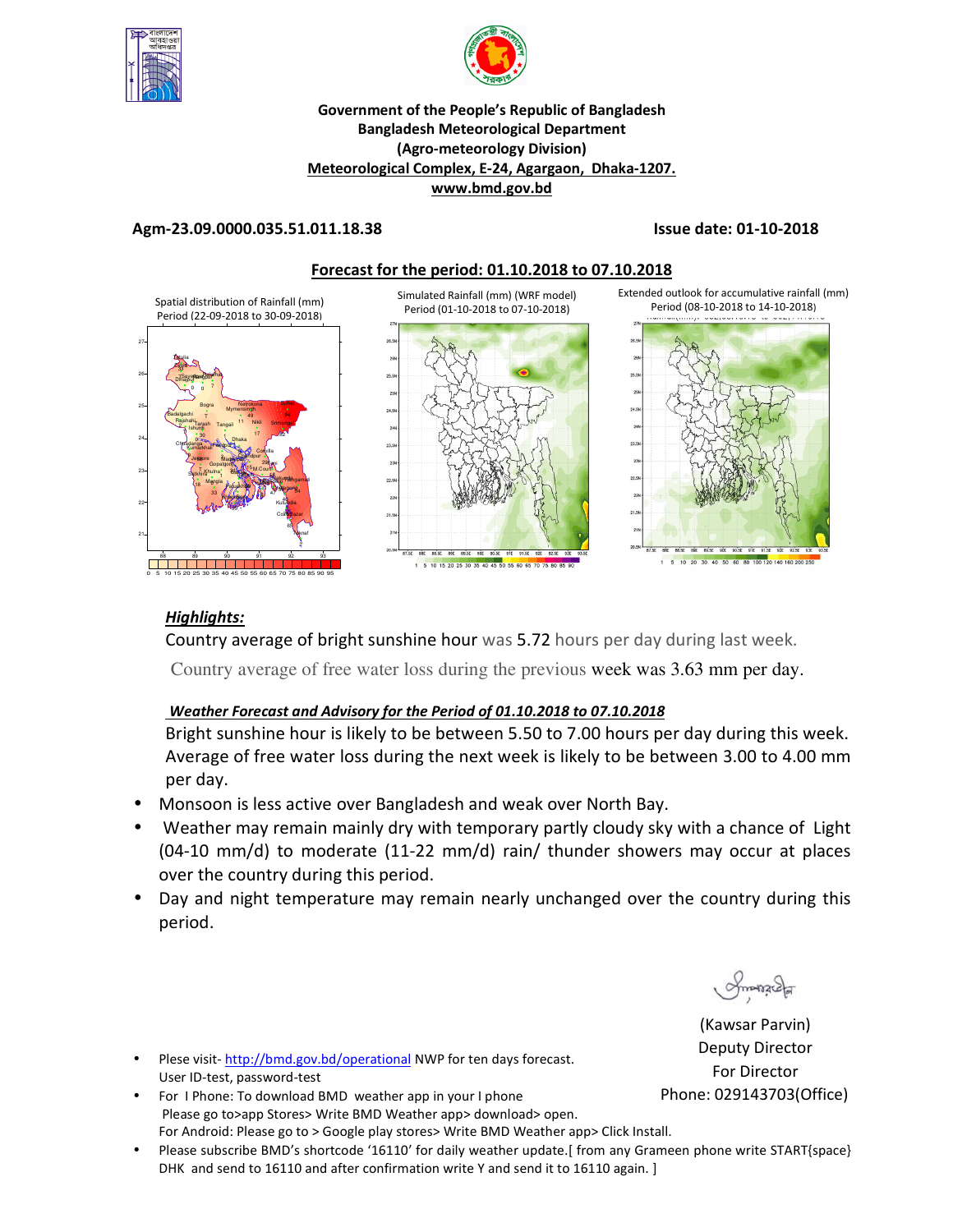### **Short Weather description Period: 22.09.2018 to 30.09.2018** Maximum And Minimum Temperature (Range and Extreme)

| <b>Divisions</b><br>Maximum temperature<br>range in <sup>o</sup> C |      |  | <b>Highest maximum</b><br>temperature in <sup>o</sup> C |  |                                   |      | Minimum temperature<br>Range in <sup>"</sup> C |                              |    |         | Lowest minimum<br>temperature in <sup>o</sup> C |  |                                   |      |              |
|--------------------------------------------------------------------|------|--|---------------------------------------------------------|--|-----------------------------------|------|------------------------------------------------|------------------------------|----|---------|-------------------------------------------------|--|-----------------------------------|------|--------------|
| <b>Dhaka</b>                                                       | 31.0 |  | $-36.0$                                                 |  | <sup>o</sup> C Madaripur          | 36.0 |                                                | $^{\circ}$ C <sub>24.2</sub> |    | $-27.8$ |                                                 |  | °C Nikli                          | 24.2 | °c           |
| Mymensingh                                                         | 28.6 |  | $-35.5$                                                 |  | <sup>o</sup> C Mymensingh         | 35.5 |                                                | $^{\circ}$ C24.6             |    |         |                                                 |  | $-27.3$ °C Mymensingh             | 24.6 | °c           |
| Chattogram                                                         | 31.8 |  | $-37.0$                                                 |  | <sup>o</sup> C M. Court           | 37.0 |                                                | $^{\circ}$ C24.0             |    | $-28.4$ |                                                 |  | $\overline{C}$ Rangamati & Teknaf | 24.0 | °c           |
| Sylhet                                                             | 29.0 |  | $-34.8$                                                 |  | <sup>o</sup> C Srimongal          | 34.8 |                                                | $^{\circ}$ C22.5             |    |         |                                                 |  | $-$ 26.4 $\degree$ C Sylhet       | 22.5 | °c           |
| Rajshahi                                                           | 32.5 |  | $-36.3$                                                 |  | <sup>o</sup> C Rajshahi & Ishurdi | 36.3 |                                                | $^{\circ}$ C <sub>24.4</sub> |    |         |                                                 |  | - 27.8 $^{\circ}$ C Tarash        | 24.4 | $^{\circ}$ C |
| Rangpur                                                            | 31.5 |  | $-35.7$                                                 |  | <sup>o</sup> C Dinajpur           | 35.7 |                                                | $^{\circ}$ C23.5             |    |         |                                                 |  | $-27.1$ <sup>o</sup> C Tetulia    | 23.5 | $^{\circ}$ c |
| Khulna                                                             | 32.3 |  | $-37.4$                                                 |  | <sup>o</sup> C Jashore            | 37.4 |                                                | $^{\circ}$ C24.3             |    |         |                                                 |  | - 27.6 °C Kumarkhali              | 24.3 | $^{\circ}$ c |
| Barishal                                                           | 31.4 |  | $-36.5$                                                 |  | <sup>o</sup> C Bhola              | 36.5 |                                                | $^{\circ}$ C <sub>24.8</sub> | ÷. | 27.4    |                                                 |  | <sup>o</sup> C Khepupara          | 24.8 | °c           |

# *Rainfall analysis* and *average temperature:-*

| Name of the<br><b>Divisions</b> | Name of the<br><b>Stations</b> | Total<br>in (mm) | Rainfall Rainfall<br>in $(mm)$ | Normal Deviation<br>in % | Total<br>Rainy<br>days | Average Average<br>Max<br>in % | M in<br>in %    | Average<br>Max.<br>Humidity Humidity temp in °C | Average<br>Normal<br>M ax.<br>temp in<br>°C | M in.<br>temp in<br>۰c | Average Average<br>Normal<br>M in.<br>temp in |
|---------------------------------|--------------------------------|------------------|--------------------------------|--------------------------|------------------------|--------------------------------|-----------------|-------------------------------------------------|---------------------------------------------|------------------------|-----------------------------------------------|
| Dhaka                           | Dhaka                          | 5                | 93                             | $-95$                    | 02                     | 094                            | 058             | 34.5                                            | 31.8                                        | 27.0                   | 25.6                                          |
|                                 | Faridpur                       | 3                | 79                             | $-96$                    | 04                     | $\star\star$                   | $^{\star\star}$ | $^{\star\star}$                                 | 31.7                                        | $\star\star$           | 25.6                                          |
|                                 | Madaripur                      | 31               | 87                             | -64                      | 05                     | 97                             | 58              | 34.7                                            | 32.0                                        | 26.3                   | 25.4                                          |
|                                 | Nikli                          | 17               | $^{\star\star}$                | $\star\star\star$        | 06                     | 094                            | 070             | 32.9                                            | $^{\star\star}$                             | 26.2                   | $^{\star\star}$                               |
|                                 | Tangail                        | $\mathbf{1}$     | 133                            | -99                      | 01                     | 096                            | 060             | 34.3                                            | 31.5                                        | 26.5                   | 24.8                                          |
|                                 | Gopalgonj                      | $\mathbf{1}$     | $^{\star\star}$                | $\star\star\star$        | 02                     | 096                            | 063             | 33.9                                            | $^{\star\star}$                             | 26.3                   | $^{\star\star}$                               |
| <b>Mymensingh</b>               | Mymensingh                     | 11               | 98                             | -89                      | 02                     | 97                             | 67              | 33.1                                            | 30.9                                        | 25.9                   | 24.6                                          |
|                                 | Netrokona                      | 49               | $\star\star$                   | $***$                    | 04                     | 097                            | 063             | 32.0                                            | $^{\star\star}$                             | 26.0                   | $^{\star\star}$                               |
| Chattogram                      | Chattogram                     | 40               | 91                             | -56                      | 05                     | $^{\star\star}$                | $^{\star\star}$ | 33.3                                            | 31.9                                        | 26.4                   | 25.0                                          |
|                                 | Sitakunda                      | 36               | 111                            | $-68$                    | 3                      | $\star\star$                   | $^{\star\star}$ | $^{\star\star}$                                 | 31.9                                        | $\star\star$           | 25.1                                          |
|                                 | Rangamati                      | 54               | 78                             | $-31$                    | 02                     | 95                             | 37              | 33.8                                            | 31.8                                        | 24.5                   | 24.3                                          |
|                                 | Cox'sBazar                     | 65               | 92                             | $-29$                    | 5                      | $\star\star$                   | $^{\star\star}$ | $^{\star\star}$                                 | 31.8                                        | $^{\star\star}$        | 25.0                                          |
|                                 | Teknaf                         | $\overline{c}$   | 108                            | $-98$                    | 1                      | $^{\star\star}$                | $^{\star\star}$ | $^{\star\star}$                                 | 30.9                                        | $^{\star\star}$        | 24.5                                          |
|                                 | Hatiya                         | 8                | 130                            | $-94$                    | 03                     | 100                            | 70              | 33.5                                            | 30.7                                        | 26.1                   | 25.1                                          |
|                                 | Sandw ip                       | 47               | 147                            | $\star\star\star$        | 04                     | 097                            | 069             | 033                                             | 31.1                                        | 027                    | 25.1                                          |
|                                 | Kutubdia                       | 76               | 88                             | -14                      | 05                     | $^{\star\star}$                | $^{\star\star}$ | $^{\star\star}$                                 | 31.3                                        | $^{\star\star}$        | 25.4                                          |
|                                 | Feni                           | 16               | 89                             | -82                      | 04                     | 098                            | 062             | 34.2                                            | 31.1                                        | 25.7                   | 24.3                                          |
|                                 | M.Court                        | 10               | 98                             | $-90$                    | 03                     | 97                             | 66              | 34.7                                            | 31.3                                        | 26.8                   | 25.1                                          |
|                                 | Chandpur                       | 15               | 79                             | $***$                    | 02                     | 096                            | 061             | 035                                             | 31.7                                        | 027                    | 25.5                                          |
|                                 | Cumilla                        | 29               | 80                             | -64                      | 04                     | 096                            | 066             | 33.5                                            | 31.8                                        | 26.2                   | 24.9                                          |
| <b>Sylhet</b>                   | Sylhet                         | 94               | 130                            | -28                      | 06                     | 96                             | 73              | 32.2                                            | 31.3                                        | 25.1                   | 24.1                                          |
|                                 | Srimongal                      | 82               | 59                             | 39                       | 05                     | 100                            | 058             | 33.3                                            | 31.6                                        | 24.5                   | 23.6                                          |
| Rajshahi                        | Rajshahi                       | Τ                | 102                            | $***$                    | 01                     | 097                            | 056             | 35.0                                            | 32.3                                        | 26.2                   | 25.2                                          |
|                                 | Bogura                         | Τ                | 84                             | $***$                    | 02                     | 096                            | 050             | 34.2                                            | 31.9                                        | 26.9                   | 25.2                                          |
|                                 | Ishurdi                        | 0                | 96                             | $-100$                   | $00\,$                 | 097                            | 043             | 035                                             | 32.0                                        | 026                    | 25.2                                          |
|                                 | Badalgachi                     | $\overline{c}$   | $^{\star\star}$                | $***$                    | 01                     | 098                            | 056             | 34.0                                            | $^{\star\star}$                             | 25.9                   | $^{\star\star}$                               |
|                                 | Tarash                         | 30               | $^{\star\star}$                | $***$                    | 02                     | 97                             | 53              | 34.4                                            | $\star\star$                                | 26.9                   | $^{\star\star}$                               |
| Rangpur                         | Rangpur                        | 0                | 115                            | $-100$                   | $00\,$                 | 094                            | 061             | 34.0                                            | 30.8                                        | 26.2                   | 24.1                                          |
|                                 | Dinajpur                       | 1                | 124                            | -99                      | 01                     | 094                            | 059             | 34.1                                            | 31.2                                        | 26.2                   | 24.6                                          |
|                                 | Sayedpur                       | $\pmb{0}$        | $^{\star\star}$                | $***$                    | 00                     | 93                             | 62              | 34.5                                            | $^{\star\star}$                             | 26.1                   | $^{\star\star}$                               |
|                                 | Rajarhat                       | $\overline{7}$   | $\star\star$                   | $***$                    | 01                     | 095                            | 064             | 33.9                                            | $\star\star$                                | 25.8                   | $\star\star$                                  |
|                                 | Tetulia                        | 33               | $^{\star\star}$                | $***$                    | 02                     | 098                            | 062             | 33.0                                            | $\star\star$                                | 25.4                   | $\star\star$                                  |
|                                 | Dimla                          | T                | $^{\star\star}$                | $***$                    | 01                     | 095                            | 079             | 33.3                                            | $**$                                        | 25.9                   | $**$                                          |
| Khulna                          | Khulna                         | $\pmb{0}$        | 86                             | $-100$                   | $00\,$                 | 97                             | 65              | 35.1                                            | 32.4                                        | 26.9                   | 25.6                                          |
|                                 | Mongla                         | 33               | $^{\star\star}$                | $\star\star\star$        | 02                     | $\star\star$                   | $^{\star\star}$ | $\star\star$                                    | $^{\star\star}$                             | $^{\star\star}$        | $^{\star\star}$                               |
|                                 | Jashore                        | Τ                | 76                             | $***$                    | 02                     | $\star\star$                   | $^{\star\star}$ | $^{\star\star}$                                 | 32.9                                        | $^{\star\star}$        | 25.2                                          |
|                                 | Chuadanga                      | 0                | 114                            | $-100$                   | 00                     | 96                             | 58              | 35.1                                            | 32.7                                        | 25.9                   | 25.3                                          |
|                                 | Satkhira                       | 18               | 101                            | -82                      | 02                     | 098                            | 056             | 34.6                                            | 32.4                                        | 26.5                   | 25.3                                          |
|                                 | Kumarkhali                     | 58               | $\star\star$                   | $***$                    | 02                     | 98                             | 49              | 34.2                                            | $^{\star\star}$                             | 26.4                   | $\star\star$                                  |

Analyses contained in this bulletin are based on preliminary \* un-checked data. \*\* Data not received. \*\*\* Data not available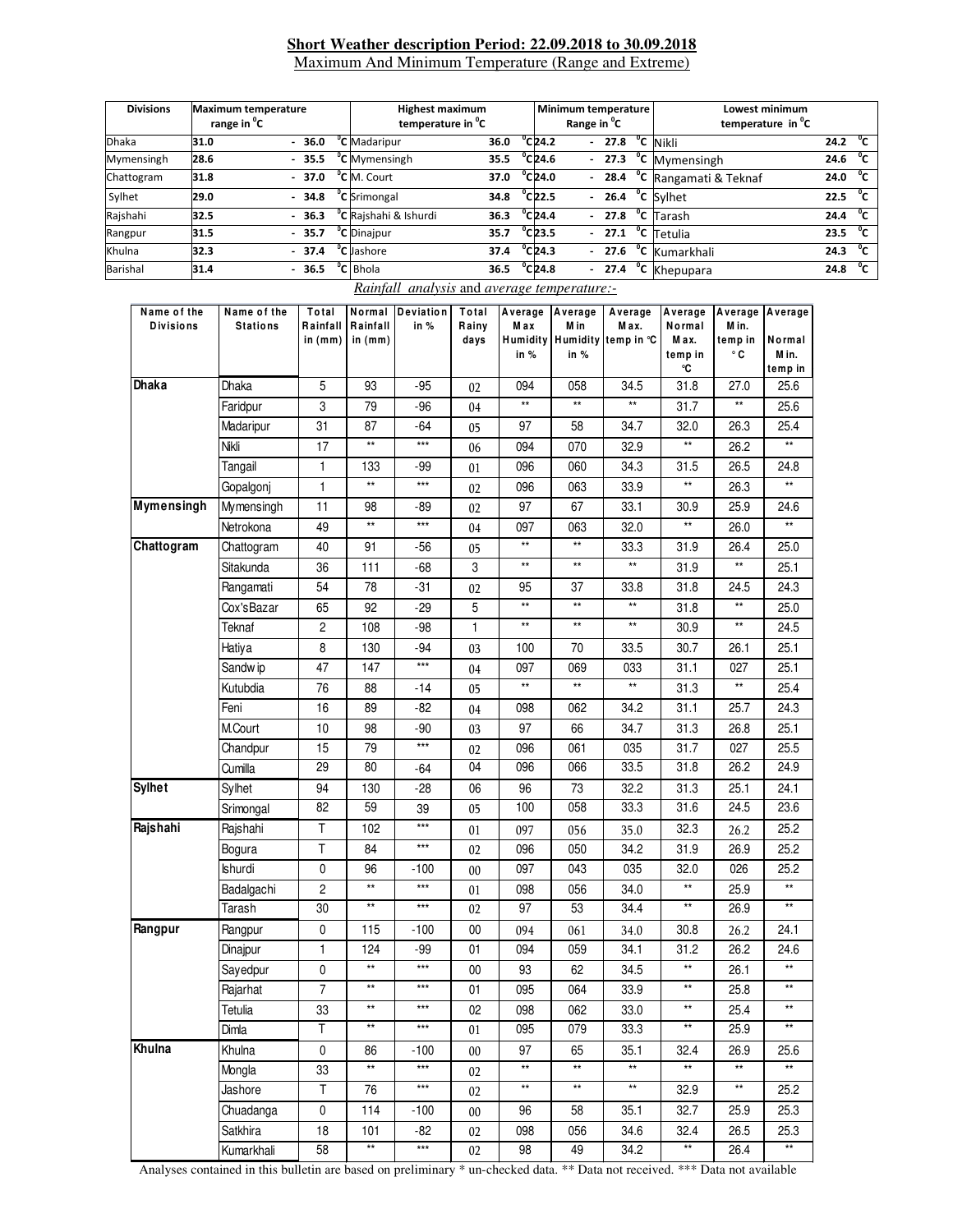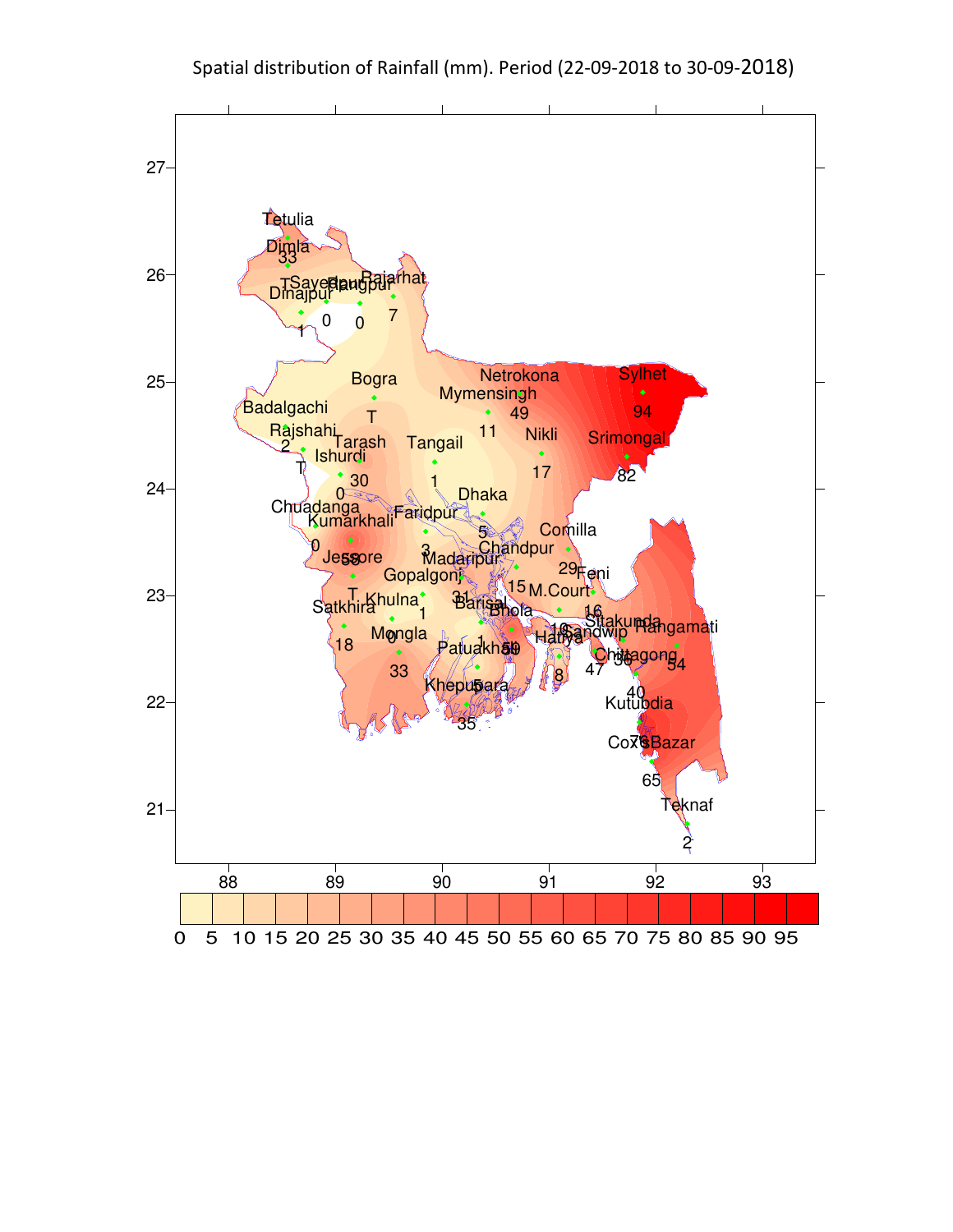



গণপ্রজাতন্ত্রী বাংলাদেশ সরকার

বাংলাদেশ আবহাওয়া অধিদপ্তর

কৃষি আবহাওয়া মহাশাখা

আবহাওয়া ভবন, ই-২৪, আগারগাঁও, ঢাকা-১২০৭। www.bmd.gov.bd

এজিএম-২৩.০৯.০০০০.০৩৫.৫১.০১১.১৮.৩৮

তারিখ: ০১-১০-২০১৮ খ্রিঃ

Extended outlook for accumulative rainfall (mm)

Period (08-10-2018 to 14-10-2018)

পর্বাভাসের সময়কাল: ০১-১০-২০১৮ থেকে ০৭-১০-২০১৮ Simulated Rainfall (mm) (WRF model)

Spatial distribution of Rainfall (mm) Period (22-09-2018 to 30-09-2018)







1 5 10 20 30 40 50 60 80 100 120 140 160 200 2

## প্ৰধান বৈশিষ্ট্য সমূহঃ-

গত সপ্তাহে দেশের দৈনিক উজ্জল সর্যকিরণ কালের গড় ৫.৭২ঘন্টা ছিল । গত সপ্তাহে দেশের দৈনিক বাষ্পীভবনের গড় ৩.৬৩ মিঃ মিঃ ছিল।

## <u> আবহাওয়ার পূর্বাভাসঃ ০১-১০-২০১৮ থেকে ০৭-১০-২০১৮ ইং পর্যন্ত।</u>

এ সপ্তাহে দৈনিক উজ্জুল সূর্য কিরণ কাল ৫.৫০ থেকে ৭.০০ ঘন্টার মধ্যে থাকতে পারে ।

আগামী সপ্তাহের বাঙ্গীভবনের দৈনিক গড় ৩.০০ মিঃ মিঃ থেকে ৪.০০ মিঃ মিঃ থাকতে পারে।

- মৌসুমী বায়ু বাংলাদেশের উপর কম সক্রিয় এবং উত্তর বঙ্গোপসাগরে দূর্বল অবস্থায় বিরাজ করছে ।
- আকাশ আংশিক মেঘলাসহ সারাদেশের আবহাওয়া প্রধানতঃ শুষ্ক থাকতে পারে সেইসাথে দেশের কিছু কিছু স্থানে হালকা (০৪-১০ মিঃ মিঃ/দিন) থেকে মাঝারি (১১-২২ মিঃ মিঃ/দিন) ধরনের বৃষ্টি/বজ্রবৃষ্টি হতে পারে।
- এ সময়ে সারাদেশে দিন ও রাতের তাপমাত্রা প্রায় অপরিবর্তিত থাকতে পারে।

(কাওসার পারভীন) উপপরিচালক পরিচালকের পক্ষে টেলিফোন: ০২৯১৪৩৭০৩ (অফিস)

- Plese visit-http://bmd.gov.bd/operational NWP for ten days forecast. User ID-test, password-test
- For I Phone: To download BMD weather app in your I phone Please go to>app Stores> Write BMD Weather app> download> open. For Android: Please go to > Google play stores> Write BMD Weather app> Click Install.
- Please subscribe BMD's shortcode '16110' for daily weather update. [ from any Grameen phone write START{space} DHK and send to 16110 and after confirmation write Y and send it to 16110 again. ]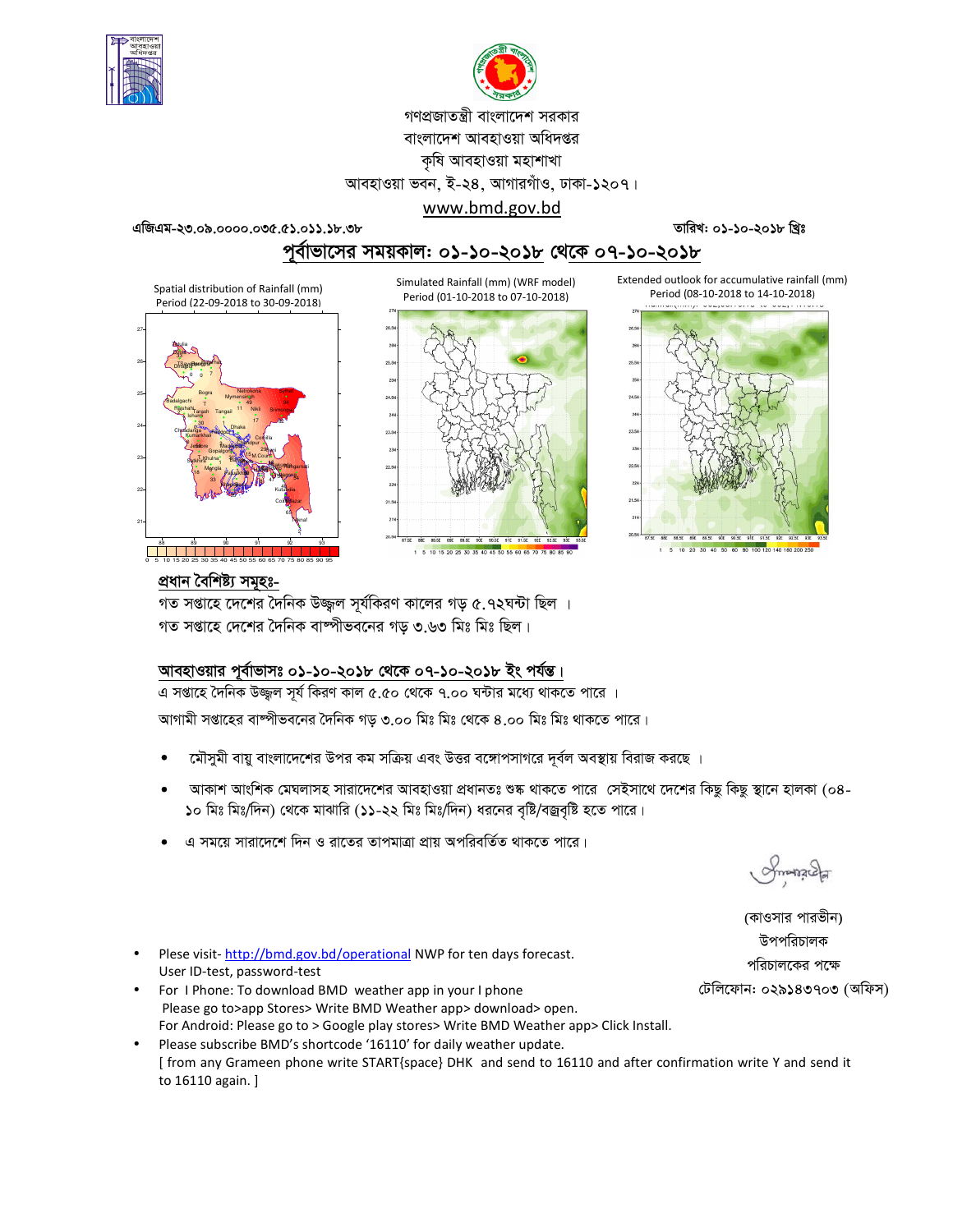# সংক্ষিপ্ত আবহাওয়া বিবরণী, সমূহ ২২-০৯-২০১৮ থেকে ৩০-০৯-২০১৮

| বিভাগ     |      |                          | সর্বোচ্চ তাপমাত্রার পরিসর | সৰ্বোচ্চ তাপমাত্ৰা ° সেঃ     |      |                                          |      | সর্বনিম্ন তাপমাত্রার পরিসর <sup>০</sup> সেঃ |                | সর্বনিম্ন তাপমাত্রা °সেঃ |      |                     |
|-----------|------|--------------------------|---------------------------|------------------------------|------|------------------------------------------|------|---------------------------------------------|----------------|--------------------------|------|---------------------|
| ঢাকা      | ৩১.০ | $\sim$                   | ৩৬.০ ° সেঃ                | মাদারীপর                     | ৩৬.০ | $^\circ$ সেঃ                             | ২৪.২ | ২৭.৮                                        | সেঃ            | নিকলী                    |      | ২৪.২ ° সেঃ          |
| ময়মনসিংহ | ২৮.৬ | $\sim$                   | ৩৫.৫ ° সেঃ                | ময়মনসিংহ                    |      | ত $x \in \mathbb{R}$ গত ১.৯০             |      | ২৭.৩                                        | সেঃ            | ময়মনসিংহ                | ২৪.৬ | $^{\circ}$ সেঃ      |
| চউগ্ৰাম   | ৩১.৮ | $\overline{\phantom{0}}$ | ৩৭.০ ° সেঃ                | মাইজদী কোৰ্ট                 |      | ৩৭.০ $^{\circ}$ সেঃ ২৪.০                 |      | ২৮.৪                                        | $^{\circ}$ সেঃ | রাঙ্গামাটি ও টেকনাফ      |      | ২৪.০ ° সেঃ          |
| সিলেট     | ২৯.০ |                          | $08.5^\circ$ সেঃ          | শ্ৰীমঙ্গল                    |      | <u>০৪.৮<math>^{\circ}</math>সেঃ ২২.৫</u> |      | ২৬.৪                                        | $^{\circ}$ সেঃ | সিলেট                    |      | ২২.৫ ° সেঃ          |
| রাজশাহী   | ৩২.৫ | $\sim$                   |                           | ৩৬.৩ ° সেঃ রাজশাহী ও ঈশ্বরদী |      | ৩৬.৩ $^{\circ}$ সেঃ ২৪.৪                 |      | ২৭.৮                                        | $^{\circ}$ সেঃ | তাডাশ                    |      | ২৪.৪ $^{\circ}$ সেঃ |
| রংপুর     | ৩১.৫ | $\overline{\phantom{0}}$ | ত $6.9^\circ$ সেঃ         | দিনাজপুর                     |      | ত $6.9^\circ$ সেঃ ২৩.৫                   |      | ২৭.১                                        | $^{\circ}$ সেঃ | তেঁতলিয়া                | ২৩.৫ | $^{\circ}$ সেঃ      |
| খুলনা     | ৩২.৩ | $\overline{\phantom{0}}$ | ৩৭.৪ ° সেঃ                | যশোর                         |      | ৩৭.৪ $^{\circ}$ সেঃ ২৪.৩                 |      | ২৭.৬                                        | সেঃ            | কুমারথালী                | ২৪.৩ | $^{\circ}$ সেঃ      |
| বরিশাল    | ৩১.৪ | $\sim$                   | ৩৬.৫ ° সেঃ                | ভোলা                         |      | ত৬.৫ $^{\circ}$ সেঃ ২৪.৮                 |      | ২৭.৪                                        |                | <b>° সেঃ খে</b> পুপাড়া  | ২৪.৮ | $^{\circ}$ সেঃ      |

# <u> বৃষ্টিপাত বিশ্লেষন এবং স্বাভাবিক তাপমাত্ৰা:</u>

| বিভাগের নাম | স্টেশনের নাম | মোট<br>বৃষ্টিপাত<br>( মিঃমিঃ) | ষাভাবিক<br>বৃষ্টিপাত<br>(মিঃমিঃ) | বিছ্যুতি(%) | মোট<br>বৃষ্টিপাতের<br>দিন | সৰ্বোষ্ক গড<br>আৰ্দ্ৰতা<br>( %) | সৰ্বোনিম্ন<br>আৰ্দ্ৰতা<br>( %) | গড সৰ্বোষ্ক<br>তাপমাত্রা<br>( ডিগ্ৰী সেঃ) | গড<br>ষভাবিক<br>তাপমাত্রা<br>(ডিগ্ৰী<br>(সঃ) | সৰ্বনিম্ন<br>গড<br>তাপমাত্রা<br>(ডিগ্ৰী<br>(সঃ) | সৰ্বনিম্ন<br>ষাভাবিক<br>গড়<br>তাপমাত্রা(<br>ডিগ্ৰী সেঃ) |
|-------------|--------------|-------------------------------|----------------------------------|-------------|---------------------------|---------------------------------|--------------------------------|-------------------------------------------|----------------------------------------------|-------------------------------------------------|----------------------------------------------------------|
| ঢাকা        | ঢাকা         | ¢                             | ৯৩                               | -50         | ०२                        | $\circ$ ನಿ $8$                  | oQb                            | 08.0                                      | <b>OS.b</b>                                  | ২৭.০                                            | ২৫.৬                                                     |
|             | ফরিদপুর      | $\circ$                       | ৭৯                               | -৯৬         | 08                        | **                              | $**$                           | $* *$                                     | ৩১.৭                                         | $***$                                           | ২৫.৬                                                     |
|             | মাদারীপুর    | O)                            | ৮৭                               | - 58        | o¢                        | ৯৭                              | ¢Ъ                             | 08.9                                      | ७२.०                                         | ২৬.৩                                            | 20.8                                                     |
|             | নিকলী        | 76                            | $**$                             | $***$       | ০৬                        | $\circ$ ನಿ $8$                  | ०१०                            | ৩২.৯                                      | $* *$                                        | ২৬.২                                            | $***$                                                    |
|             | টাঙ্গাইল     | ډ                             | ১৩৩                              | -৯৯         | ο১                        | ০৯৬                             | ০৬০                            | 08.0                                      | ৩১.৫                                         | ২৬.৫                                            | 28.5                                                     |
|             | গোপালগঞ্জ    | ډ                             | **                               | ***         | ०२                        | ০৯৬                             | 0.50                           | ৩৩.৯                                      | **                                           | ২৬.৩                                            | **                                                       |
| ময়মনসিংহ   | ময়মনসিংহ    | دد                            | ৯৮                               | -৮৯         | ০২                        | ৯৭                              | ৬৭                             | ৩৩.১                                      | ৩০.৯                                         | ২৫.৯                                            | ২8.৬                                                     |
|             | নেত্ৰকোনা    | 85                            | $**$                             | ***         | 08                        | ০৯৭                             | 0.50                           | ৩২.০                                      | $* *$                                        | ২৬.০                                            | $\ast\ast$                                               |
| ঢট্ৰগ্ৰাম   | ঢট্টগ্ৰাম    | 80                            | ৯১                               | -৫৬         | o¢                        | $\ast\ast$                      | $**$                           | 00.0                                      | ৩১.৯                                         | 26.8                                            | ২৫.০                                                     |
|             | সীতাকুন্ড    | ৩৬                            | ددد                              | -46         | ৩                         | $\ast\ast$                      | $* *$                          | $\pm\pm$                                  | ৩১.৯                                         | $***$                                           | ২৫.১                                                     |
|             | রাঙ্গামাটি   | $^{68}$                       | ٩b                               | -05         | ০২                        | ৯৫                              | ৩৭                             | ৩৩.৮                                      | <b>OS.b</b>                                  | 28.0                                            | 28.0                                                     |
|             | কক্সবাজার    | ৬৫                            | ৯২                               | -২৯         | ¢                         | $\ast\ast$                      | $**$                           | **                                        | <b>OS.b</b>                                  | **                                              | ২৫.০                                                     |
|             | টেকনাফ       | ২                             | ১০৮                              | -94         | S                         | **                              | **                             | $\pm\pm$                                  | 6.00                                         | **                                              | 28.0                                                     |
|             | হাতিয়া      | ৮                             | ১৩০                              | -৯৪         | ০৩                        | ১০০                             | 90                             | ৩৩.৫                                      | 00.9                                         | ২৬.১                                            | ২৫.১                                                     |
|             | সন্দ্বীপ     | 89                            | 589                              | ***         | 08                        | ০৯৭                             | ০৬৯                            | ೦೦೦                                       | ৩১.১                                         | ०२१                                             | ২৫.১                                                     |
|             | কুতুবদীয়া   | ৭৬                            | ৮৮                               | -১৪         | o¢                        | **                              | **                             | $* *$                                     | ৩১.৩                                         | **                                              | 20.8                                                     |
|             | ফেনী         | ১৬                            | ৮৯                               | -৮২         | 08                        | ০৯৮                             | ০৬২                            | 08.3                                      | ৩১.১                                         | ২৫.৭                                            | ২8.৩                                                     |
|             | মাইজদী কোর্ট | ১০                            | ৯৮                               | -৯০         | ০৩                        | ৯৭                              | w                              | 08.9                                      | 05.0                                         | ২৬.৮                                            | ২৫.১                                                     |
|             | চাঁদপুর      | 2G                            | ৭৯                               | $***$       | ০২                        | ০৯৬                             | ০৬১                            | ০৩৫                                       | ৩১.৭                                         | ०२१                                             | ২৫.৫                                                     |
|             | কুমিল্লা     | ২৯                            | bο                               | -৬8         | 08                        | ০৯৬                             | ০৬৬                            | 00.0                                      | <b>OS.b</b>                                  | ২৬.২                                            | 28.5                                                     |
| সিলেট       | সিলেট        | $\delta$ 8                    | ১৩০                              | -54         | ০৬                        | ৯৬                              | ٩७                             | ७२.२                                      | 0.00                                         | ২৫.১                                            | 28.5                                                     |
|             | শ্ৰীমঙ্গল    | ৮২                            | ৫৯                               | ৩৯          | o¢                        | ১০০                             | oQb                            | 0.00                                      | 05.6                                         | 28.0                                            | ২৩.৬                                                     |
| রাজশাহী     | রাজশাহী      | ঞ                             | ১০২                              | ***         | ०১                        | ০৯৭                             | ০৫৬                            | 0.90                                      | ৩২.৩                                         | ২৬.২                                            | ২৫.২                                                     |
|             | বগুডা        | ঞ                             | b8                               | ***         | ০২                        | ০৯৬                             | oQo                            | 08.3                                      | ৩১.৯                                         | ২৬.৯                                            | ২৫.২                                                     |
|             | ঈশ্বরদী      | о                             | ৯৬                               | -১০০        | oo                        | ০৯৭                             | 080                            | ০৩৫                                       | ७२.०                                         | ০২৬                                             | ২৫.২                                                     |
|             | বদলগাৰ্ঘী    | ২                             | **                               | ***         | ०১                        | ০৯৮                             | ০৫৬                            | 08.0                                      | **                                           | ২৫.৯                                            | $**$                                                     |
|             | তাডাশ        | ৩০                            | **                               | ***         | ০২                        | ৯৭                              | ৫৩                             | 08.8                                      | **                                           | ২৬.৯                                            | $\ast\ast$                                               |
| রংপুব       | রংপুর        | о                             | ১১৫                              | -১০০        | oo                        | $\circ$ ನಿ $8$                  | ০৬১                            | 08.0                                      | ৩০.৮                                         | ২৬.২                                            | ২8.১                                                     |
|             | দিনাজপুর     | S                             | 558                              | -৯৯         | ο১                        | ০৯৪                             | ০৫৯                            | 08.5                                      | ৩১.২                                         | ২৬.২                                            | ২8.৬                                                     |
|             | সৈয়দপুর     | о                             | $**$                             | $***$       | oo                        | ৯৩                              | ৬২                             | 08.0                                      | $* *$                                        | ২৬.১                                            | $***$                                                    |
|             | রাজারহাট     | ٩                             | **                               | ***         | ०১                        | ০৯৫                             | ०७8                            | ৩৩.৯                                      | **                                           | ২৫.৮                                            | **                                                       |
|             | তেতুঁলিয়া   | ৩৩                            | **                               | ***         | ০২                        | ০৯৮                             | ০৬২                            | 00.0                                      | **                                           | 20.8                                            | $**$                                                     |
|             | ডিমলা        | ঞ                             | $**$                             | $***$       | ०১                        | ০৯৫                             | ০৭৯                            | 0.00                                      | **                                           | ২৫.৯                                            | $**$                                                     |
| शूनना       | থুলনা        | о                             | ৮৬                               | -১০০        | $^{\circ}$                | ৯৭                              | W                              | ৩৫.১                                      | 02.8                                         | ২৬.৯                                            | ২৫.৬                                                     |
|             | মংলা         | ৩৩                            | **                               | $***$       | ০২                        | **                              | $**$                           | $\pm\pm$                                  | **                                           | $***$                                           | **                                                       |
|             | যশোর         | மு                            | ৭৬                               | ***         | ०२                        | $\ast\ast$                      | **                             | $\ast\ast$                                | ৩২.৯                                         | **                                              | २৫.२                                                     |
|             | চুয়াডাঙ্গা  | $\circ$                       | 558                              | -১০০        | ٥о                        | ৯৬                              | ¢Ъ                             | ৩৫.১                                      | ৩২.৭                                         | ২৫.৯                                            | ২৫.৩                                                     |
|             | সাতক্ষীরা    | ১৮                            | ১০১                              | -155        | ০২                        | ০৯৮                             | ০৫৬                            | ৩ $8.9$                                   | ৩২. $8$                                      | ২৬.৫                                            | ২৫.৩                                                     |
|             | কুমারথালী    | ¢Ъ                            | $**$                             | $***$       | ০২                        | ৯৮                              | 8৯                             | ৩৪.২                                      | $\ast\ast$                                   | ২৬.৪                                            | $***$                                                    |
| বরিশাল      | বারশাল       | ډ                             | ১১০                              | -৯৯         | ०১                        | ০৯৯                             | ০৬২                            | 00.8                                      | ৩১.৭                                         | ২৬.৫                                            | ২৫.৩                                                     |
|             | ভোলা         | ৫৯                            | bο                               | -২৬         | ೲ                         | ০৯৮                             | ০৬৪                            | ৩ $8.9$                                   | ৩১.৬                                         | ২৬.৫                                            | ১.৩۶                                                     |
|             | পটুয়াথালী   | ¢                             | 580                              | -৯৭         | ০২                        | ০৯৮                             | ০৬৫                            | ৩৪.৬                                      | ৩১.৭                                         | ২৬.৯                                            | २৫.8                                                     |
|             | খেপুপাড়া    | ৩৫                            | ১১৮                              | -90         | ০২                        | **                              | **                             | $\ast\ast$                                | 0.20                                         | **                                              | 20.8                                                     |

N.B .Analyses contained in this bulletin are based on preliminary \* un-checked data. \*\* Data not received. \*\*\* Data not available.